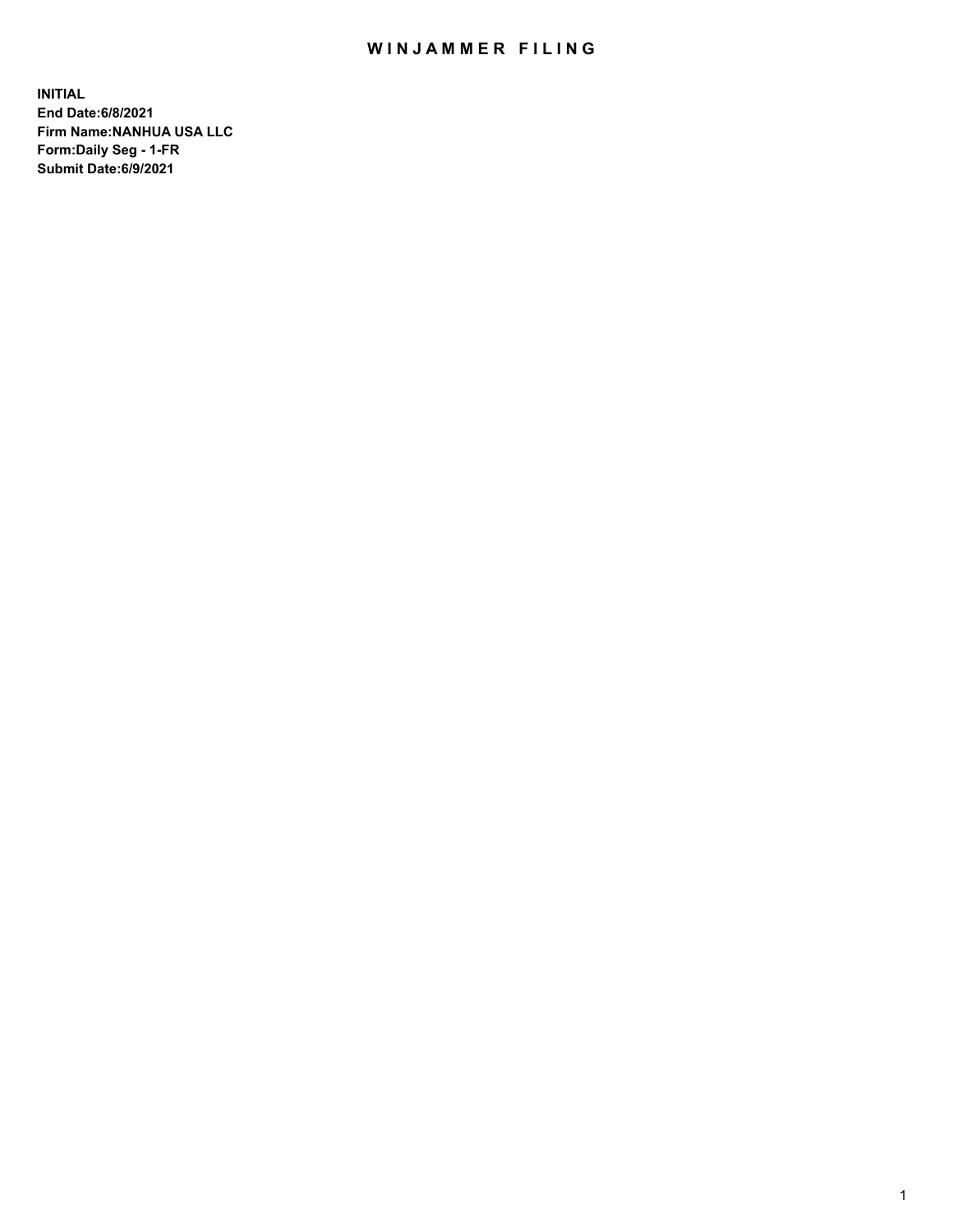## **INITIAL End Date:6/8/2021 Firm Name:NANHUA USA LLC Form:Daily Seg - 1-FR Submit Date:6/9/2021 Daily Segregation - Cover Page**

Name of Company **NANHUA USA LLC** [0010] Contact Name **Kimberley Vercoe** [0040] Contact Phone Number **+1 (312) 526-3930** [0060] Contact Email Address **Kimberley.Vercoe@nanhua-usa. com** [0065] FCM's Customer Segregated Funds Residual Interest Target (choose one): a. Minimum dollar amount: ; or **3,500,000** [8930] b. Minimum percentage of customer segregated funds required:% ; or **0** [8940] c. Dollar amount range between:and; or **0** [8950] **0** [8951] d. Percentage range of customer segregated funds required between:% and%. **0** [8960] **0** [8961] FCM's Customer Secured Amount Funds Residual Interest Target (choose one): a. Minimum dollar amount: ; or b. Minimum percentage of cust c. Dollar amount range betwee d. Percentage range of custom FCM's Cleared Swaps Custom a. Minimum dollar amount: ; o b. Minimum percentage of clear c. Dollar amount range betwee

d. Percentage range of cleared

Attach supporting documents

|                                                      | 100,000 [8970]      |  |
|------------------------------------------------------|---------------------|--|
| tomer secured funds required:% ; or                  | $0$ [8980]          |  |
| en:and; or                                           | $0$ [8990] 0 [8991] |  |
| ner secured funds required between:% and%.           | $0$ [9000] 0 [9001] |  |
| er Collateral Residual Interest Target (choose one): |                     |  |
| ۱r                                                   | $0$ [9010]          |  |
| ared swaps customer collateral required:% ; or       | $0$ [9020]          |  |
| en:and; or                                           | $0$ [9030] 0 [9031] |  |
| d swaps customer collateral required between:% and%. | $0$ [9040] 0 [9041] |  |
|                                                      |                     |  |
|                                                      |                     |  |
|                                                      |                     |  |
|                                                      |                     |  |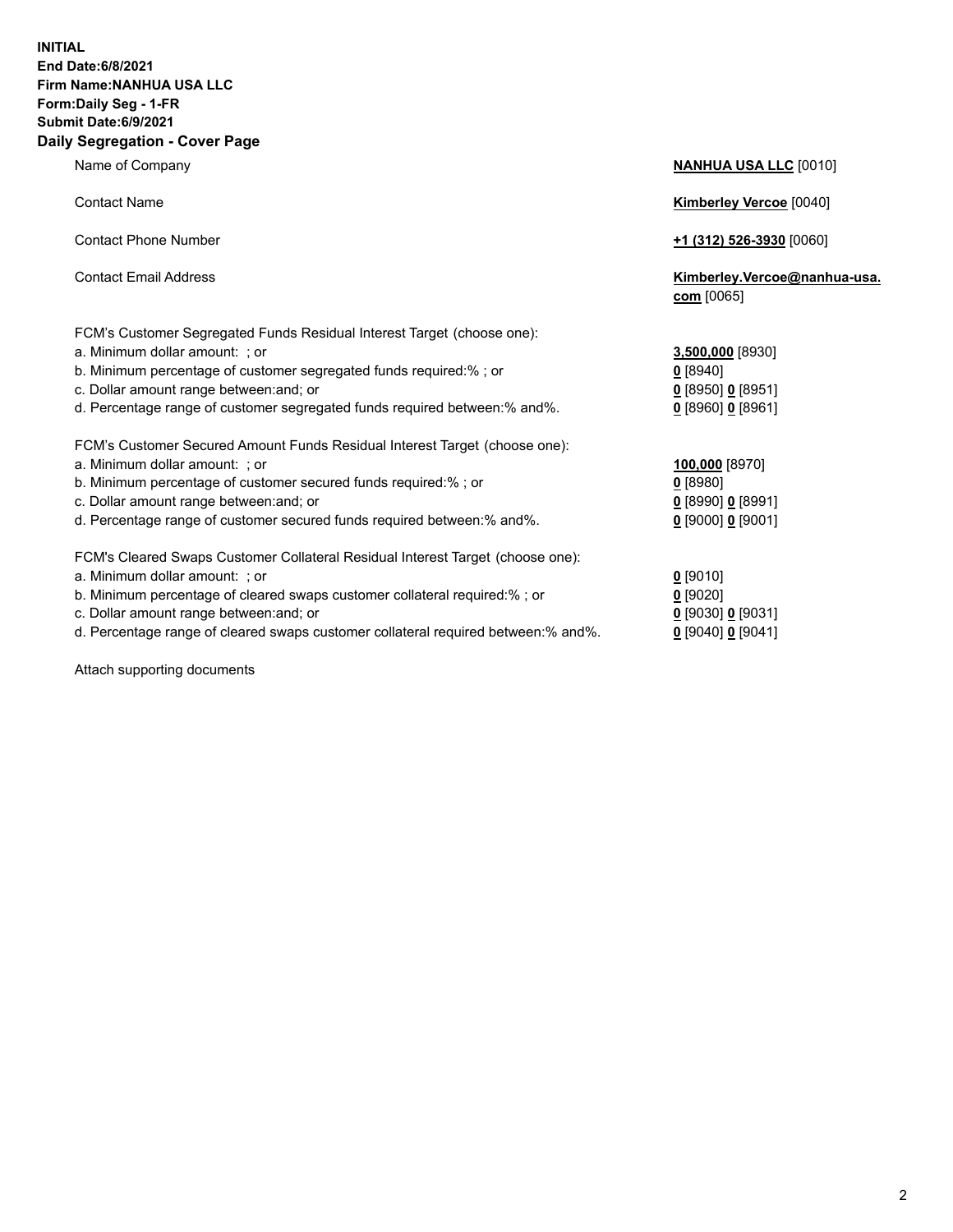## **INITIAL End Date:6/8/2021 Firm Name:NANHUA USA LLC Form:Daily Seg - 1-FR Submit Date:6/9/2021 Daily Segregation - Secured Amounts**

|     | Foreign Futures and Foreign Options Secured Amounts                                         |                         |
|-----|---------------------------------------------------------------------------------------------|-------------------------|
|     | Amount required to be set aside pursuant to law, rule or regulation of a foreign            | $0$ [5605]              |
|     | government or a rule of a self-regulatory organization authorized thereunder                |                         |
| 1.  | Net ledger balance - Foreign Futures and Foreign Option Trading - All Customers             |                         |
|     | A. Cash                                                                                     | 59,212 [5615]           |
|     | B. Securities (at market)                                                                   | $0$ [5617]              |
| 2.  | Net unrealized profit (loss) in open futures contracts traded on a foreign board of trade   | $0$ [5625]              |
| 3.  | Exchange traded options                                                                     |                         |
|     | A. Market value of open option contracts purchased on a foreign board of trade              | $0$ [5635]              |
|     | B. Market value of open contracts granted (sold) on a foreign board of trade                | $0$ [5637]              |
| 4.  | Net equity (deficit) (add lines 1.2. and 3.)                                                | 59,212 [5645]           |
| 5.  | Account liquidating to a deficit and account with a debit balances - gross amount           | $0$ [5651]              |
|     | Less: amount offset by customer owned securities                                            | $0$ [5652] $0$ [5654]   |
| 6   | Amount required to be set aside as the secured amount - Net Liquidating Equity              | 59,212 [5655]           |
|     | Method (add lines 4 and 5)                                                                  |                         |
| 7.  | Greater of amount required to be set aside pursuant to foreign jurisdiction (above) or line | 59,212 [5660]           |
|     | 6.                                                                                          |                         |
|     | FUNDS DEPOSITED IN SEPARATE REGULATION 30.7 ACCOUNTS                                        |                         |
| 1.  | Cash in Banks                                                                               |                         |
|     | A. Banks located in the United States                                                       | 343,790 [5700]          |
|     | B. Other banks qualified under Regulation 30.7                                              | 0 [5720] 343,790 [5730] |
| 2.  | Securities                                                                                  |                         |
|     | A. In safekeeping with banks located in the United States                                   | $0$ [5740]              |
|     | B. In safekeeping with other banks qualified under Regulation 30.7                          | 0 [5760] 0 [5770]       |
| 3.  | Equities with registered futures commission merchants                                       |                         |
|     | A. Cash                                                                                     | $0$ [5780]              |
|     | <b>B.</b> Securities                                                                        | $0$ [5790]              |
|     | C. Unrealized gain (loss) on open futures contracts                                         | $0$ [5800]              |
|     | D. Value of long option contracts                                                           | $0$ [5810]              |
|     | E. Value of short option contracts                                                          | 0 [5815] 0 [5820]       |
| 4.  | Amounts held by clearing organizations of foreign boards of trade                           |                         |
|     | A. Cash                                                                                     | $0$ [5840]              |
|     | <b>B.</b> Securities                                                                        | $0$ [5850]              |
|     | C. Amount due to (from) clearing organization - daily variation                             | $0$ [5860]              |
|     | D. Value of long option contracts<br>E. Value of short option contracts                     | $0$ [5870]              |
| 5.  | Amounts held by member of foreign boards of trade                                           | 0 [5875] 0 [5880]       |
|     | A. Cash                                                                                     | 68,727 [5900]           |
|     | <b>B.</b> Securities                                                                        | 0 <sup>[5910]</sup>     |
|     | C. Unrealized gain (loss) on open futures contracts                                         | $0$ [5920]              |
|     | D. Value of long option contracts                                                           | $0$ [5930]              |
|     | E. Value of short option contracts                                                          | 0 [5935] 68,727 [5940]  |
| 6.  | Amounts with other depositories designated by a foreign board of trade                      | $0$ [5960]              |
| 7.  | Segregated funds on hand                                                                    | $0$ [5965]              |
| 8.  | Total funds in separate section 30.7 accounts                                               | 412,517 [5970]          |
| 9.  | Excess (deficiency) Set Aside for Secured Amount (subtract line 7 Secured Statement         | 353,305 [5680]          |
|     | Page 1 from Line 8)                                                                         |                         |
| 10. | Management Target Amount for Excess funds in separate section 30.7 accounts                 | 100,000 [5980]          |
| 11. | Excess (deficiency) funds in separate 30.7 accounts over (under) Management Target          | 253,305 [5985]          |
|     |                                                                                             |                         |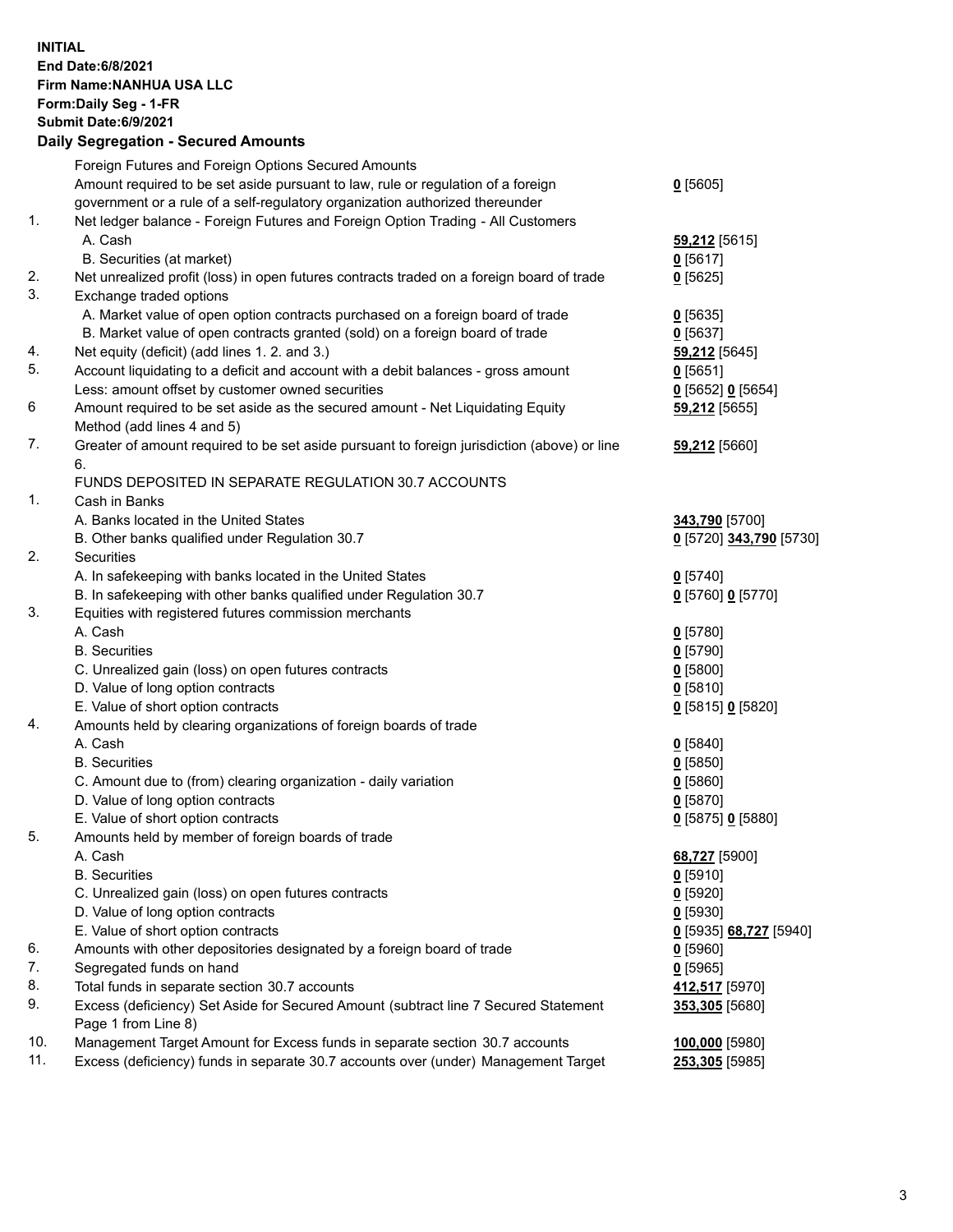| <b>INITIAL</b> | <b>End Date:6/8/2021</b><br>Firm Name: NANHUA USA LLC<br>Form: Daily Seg - 1-FR<br><b>Submit Date:6/9/2021</b><br>Daily Segregation - Segregation Statement |                           |
|----------------|-------------------------------------------------------------------------------------------------------------------------------------------------------------|---------------------------|
|                | SEGREGATION REQUIREMENTS (Section 4d(2) of the CEAct)                                                                                                       |                           |
| 1.             | Net ledger balance                                                                                                                                          |                           |
|                | A. Cash                                                                                                                                                     | 262,242,722 [5000]        |
|                | B. Securities (at market)                                                                                                                                   | $0$ [5010]                |
| 2.             | Net unrealized profit (loss) in open futures contracts traded on a contract market                                                                          | -104,086,786 [5020]       |
| 3.             | Exchange traded options                                                                                                                                     |                           |
|                | A. Market value of open option contracts purchased on a contract market                                                                                     | 1,217,755 [5030]          |
|                | B. Market value of open option contracts granted (sold) on a contract market                                                                                | $-800,450$ [5040]         |
| 4.             | Net Equity (deficit) (add lines 1, 2, and 3)                                                                                                                | 158,573,241 [5050]        |
| 5.             | Accounts liquidating to a deficit and accounts with                                                                                                         |                           |
|                | debit balances - gross amount                                                                                                                               | $0$ [5060]                |
|                | Less: amount offset by customer owned securities                                                                                                            | $0$ [5070] 0 [5080]       |
| 6.             | Amount required to be segregated (add lines 4 and 5)                                                                                                        | 158,573,241 [5090]        |
|                | FUNDS IN SEGREGATED ACCOUNTS                                                                                                                                |                           |
| 7.             | Deposited in segregated funds bank accounts                                                                                                                 |                           |
|                | A. Cash                                                                                                                                                     | 34,367,970 [5100]         |
|                | B. Securities representing investment of customers' funds (at market)                                                                                       | $0$ [5110]                |
|                | C. Securities held for particular customers or option customers in lieu of cash (at                                                                         | $0$ [5120]                |
| 8.             | market)<br>Margins on deposit with derivatives clearing organizations of contract markets                                                                   |                           |
|                | A. Cash                                                                                                                                                     | <b>133,642,215</b> [5130] |
|                | B. Securities representing investment of customers' funds (at market)                                                                                       | $0$ [5140]                |
|                | C. Securities held for particular customers or option customers in lieu of cash (at                                                                         | $0$ [5150]                |
|                | market)                                                                                                                                                     |                           |
| 9.             | Net settlement from (to) derivatives clearing organizations of contract markets                                                                             | 1,795,928 [5160]          |
| 10.            | Exchange traded options                                                                                                                                     |                           |
|                | A. Value of open long option contracts                                                                                                                      | 1,217,755 [5170]          |
|                | B. Value of open short option contracts                                                                                                                     | $-800,450$ [5180]         |
| 11.            | Net equities with other FCMs                                                                                                                                |                           |
|                | A. Net liquidating equity                                                                                                                                   | $0$ [5190]                |
|                | B. Securities representing investment of customers' funds (at market)                                                                                       | $0$ [5200]                |
|                | C. Securities held for particular customers or option customers in lieu of cash (at                                                                         | $0$ [5210]                |
|                | market)                                                                                                                                                     |                           |
| 12.            | Segregated funds on hand                                                                                                                                    | $0$ [5215]                |
| 13.            | Total amount in segregation (add lines 7 through 12)                                                                                                        | 170,223,418 [5220]        |
| 14.            | Excess (deficiency) funds in segregation (subtract line 6 from line 13)                                                                                     | 11,650,177 [5230]         |
| 15.            | Management Target Amount for Excess funds in segregation                                                                                                    | 3,500,000 [5240]          |
| 16.            | Excess (deficiency) funds in segregation over (under) Management Target Amount                                                                              | 8,150,177 [5250]          |
|                | <b>Excess</b>                                                                                                                                               |                           |